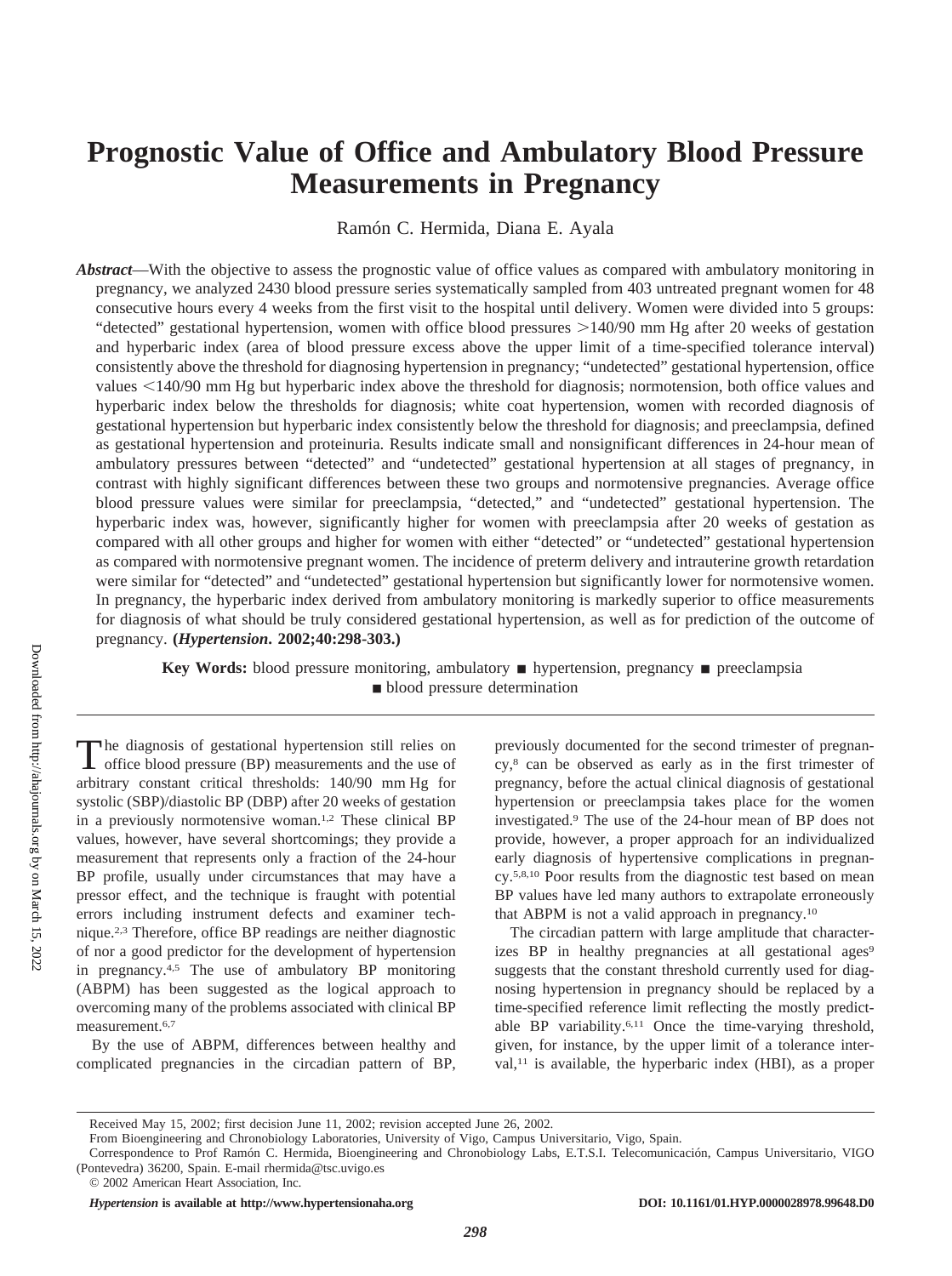determinant of BP excess,6,12 can be calculated as the total area of any given patient's BP above the threshold. The HBI has been shown to be a better determinant of BP excess than the BP load (percentage of BP values above a constant threshold<sup>13</sup>) for the diagnosis of hypertension in pregnancy. This so-called tolerance-hyperbaric test has already been shown prospectively to provide high sensitivity and specificity for the early identification of subsequent hypertensive complications in pregnancy.6

Comparative studies between conventional BP measurement and ABPM indicated a high rate of false-negative and false-positive diagnoses of hypertension in pregnancy.14 Results also suggested that in order to properly apply ABPM in the diagnosis of complications in pregnancy, a new definition of hypertension should be established.15 The objective of this prospective study was to evaluate and compare the prognostic value of office BP measurements and ABPM (in particular, the HBI calculated from the data obtained by this technique) in the diagnosis of gestational hypertension. The SBP and DBP at different stages along pregnancy as well as other relevant outcome measures (duration of pregnancy, neonatal weight, intrauterine growth retardation [IUGR], preterm delivery) were compared among groups of pregnant women who were systematically studied by 48-hour ABPM from the first obstetric visit to the hospital until delivery.

## **Methods**

## **Subjects**

We studied 403 (207 primipara) untreated white pregnant women who fulfilled all required criteria for this trial (see below). All women received obstetric care at the Obstetric Physiopathology Unit, Hospital Clínico Universitario, Santiago de Compostela, Spain. Reasons for receiving medical care at this unit include familial or personal history of either gestational hypertension or preeclampsia; chronic hypertension; cardiovascular, endocrine, bleeding, or metabolic disease; a personal history of spontaneous abortion; multiple pregnancy; obesity; and adolescent or middle-aged nulliparous pregnancy  $(< 18$  or  $> 35$  years). The relative risk of gestational hypertension and preeclampsia in this unit is  $\approx 3.5$  times that of the general obstetric population in our setting.9 Therefore, the expected incidence of delivery by cesarean section, before term delivery and IUGR, is also much higher than that of the general obstetric population, as previously documented.9,16 All women participating in this trial were thus highly motivated and of relatively high risk for development of complications in pregnancy; the actual percentage of women with complicated pregnancies in this study does not necessarily reflect, therefore, the actual incidence of hypertension in pregnancy in our setting.

The protocol was designed as a prospective, blind study. Thus, all issues related to ABPM, including handling and preparation of the monitors, individualized explanation about their use to each patient, and processing of the data provided by any given pregnant woman after monitoring, were always carried out by the same member of the research group in one room of the unit. Conventional obstetric examinations of the pregnant women, usually done on the same day just before starting ABPM, were carried out by other members of the research group in different rooms of the unit. Office BP measurements (3 to 6 at each obstetric visit) were always obtained by the same midwife to avoid examiner bias.

Inclusion criteria were absence of any condition requiring the use of antihypertensive medication, maternal age (18 to 40 years), and gestational age  $\leq 16$  weeks at the time of inclusion). Exclusion criteria were, among others, multiple pregnancy, chronic hypertension, chronic liver disease, any disease requiring the use of antiinflammatory medication, diabetes or any other endocrine disease

such as hyperthyroidism, and intolerance to ABPM device. Apart from the 403 women providing all required information, 23 subjects who provided <4 profiles of ABPM (5 spontaneous abortions and 18 who withdrew from the trial at the early stages of gestation) were eliminated from the study. The State Ethics Committee of Clinical Research approved the study. All women signed consent forms before entering the study.

Women were divided for comparative purposes into 5 groups, taking into account, on the one hand, the recorded diagnosis provided in each woman's personal record by the obstetricians and, on the other hand, the results from monthly ABPM: (1) "detected" gestational hypertension (DGH,  $n=65$ ), women with recorded diagnosis of gestational hypertension (thus defined on the basis of office BP values  $>140/90$  mm Hg for SBP/DBP after 20 weeks of gestation) and HBI consistently above the previously established threshold for diagnosing hypertension in pregnancy<sup>6</sup> from all ABPM profiles obtained after 20 weeks of gestation; (2) "undetected" gestational hypertension (UGH,  $n=63$ ), here defined as women with office BP values <140/90 mm Hg along gestation and accordingly classified as normotensive by the obstetricians but with HBI consistently above the threshold for diagnosing gestational hypertension from all ABPM profiles obtained after 20 weeks of gestation; (3) normotension  $(n=222)$ , women with both office BP values and HBI below the corresponding thresholds for diagnosing gestational hypertension; (4) "white coat" hypertension (WCH,  $n=13$ ), women with recorded diagnosis of gestational hypertension but with HBI consistently below the threshold for diagnosing gestational hypertension from all ABPM profiles obtained after 20 weeks of gestation; and (5) preeclampsia  $(n=40)$ , defined as gestational hypertension (corroborated by both conventional measurements as well as by HBI) and proteinuria, that is, 300 mg in 24 hours of urine collection, with or without edema, diagnosed after the 20th week of gestation in a previously normotensive woman. The demographic characteristics of the women investigated are included in the Table.

#### **BP Assessment**

In this trial, the SBP and DBP of each woman were scheduled to be measured by ABPM every 20 minutes during the day (7 AM to 11 PM) and every 30 minutes during the night for 48 consecutive hours with a SpaceLabs 90207 device at the time of recruitment (usually within the first trimester of pregnancy) and then every 4 weeks until delivery. Women were assessed while adhering to their usual diurnal activity (9:00 AM to midnight for most)–nocturnal sleep routine. They were instructed to go about their usual activities with minimal restrictions but to follow a similar schedule during the 2 days of ABPM and to avoid the use of medication for the duration of the trial. BP series were eliminated from analysis when the women showed an irregular rest-activity schedule during the 2 days of sampling, an odd sampling with spans of  $>3$  hours without BP measurement, or a night resting span  $\leq 6$  hours or  $> 12$  hours. The total number of BP series provided by the 403 women under investigation fulfilling all mentioned requirements set a priori was 2430.

The clinical evaluation of this oscillometric monitor for use in pregnancy according to the standards published by the Association for Advancement of Medical Instrumentation and the British Hypertension Society has been previously established.17 ABPM was performed in addition to the woman's routine antenatal care, and no person was hospitalized during monitoring. The BP cuff was worn on the nondominant arm, with cuff size determined by upper arm circumference at each study visit. ABPM always started between 10:00 AM and 1:00 PM. During monitoring, each subject maintained a diary listing the times they went to bed at night, woke in the morning, and ate meals; exercise and unusual physical activity; and events and mood/emotional states that might affect BP.

#### **Statistical Methods**

Each individual's clock hour BP values were first rereferenced from clock time to hours before and after awakening from nocturnal sleep. This transformation avoided the introduction of bias due to differences among subjects in their sleep/activity routine.18 BP values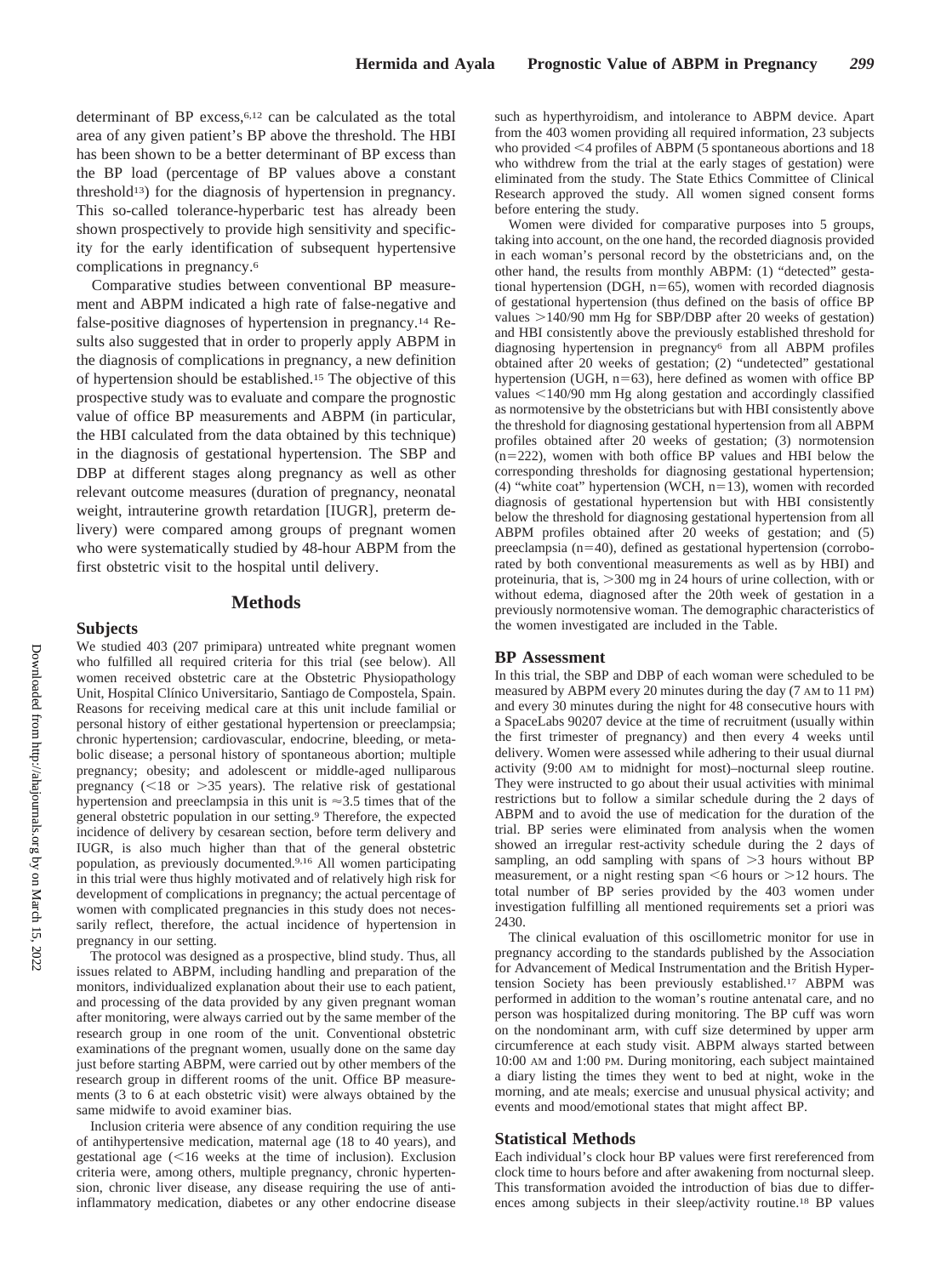| Demographic and Perinatal Characteristics of Women Investigated |  |  |  |
|-----------------------------------------------------------------|--|--|--|
|-----------------------------------------------------------------|--|--|--|

| Variable                        | NT $(n=222)$    | $FP (n=13)$     | UGH $(n=63)$    | DGH $(n=65)$    | $PE (n=40)$     | P        |            |           |
|---------------------------------|-----------------|-----------------|-----------------|-----------------|-----------------|----------|------------|-----------|
|                                 |                 |                 |                 |                 |                 | NT vs FP | UGH vs DGH | NT vs UGH |
| BP series, n                    | 1311            | 97              | 385             | 415             | 222             |          |            |           |
| Age, y                          | $30.4 \pm 5.6$  | $30.7 \pm 5.1$  | $29.6 \pm 5.4$  | $29.9 + 4.5$    | $31.8 + 5.0$    | 0.838    | 0.726      | 0.506     |
| Weight, kg                      | $62.6 + 9.0$    | $70.2 \pm 14.1$ | $69.7 \pm 16.0$ | $78.6 \pm 17.2$ | $73.3 \pm 12.2$ | 0.006    | 0.002      | < 0.001   |
| Height, cm                      | $161.9 \pm 5.5$ | $160.6 \pm 5.3$ | $162.2 \pm 7.1$ | $163.7 \pm 7.0$ | $162.5 \pm 5.5$ | 0.404    | 0.194      | 0.776     |
| Age at menarche, y              | $12.9 \pm 1.4$  | $12.5 \pm 1.9$  | $12.2 \pm 1.4$  | $12.5 \pm 1.2$  | $13.2 \pm 1.6$  | 0.366    | 0.162      | 0.001     |
| SBP at first visit, mm Hg*      | $118 + 9$       | $126 + 16$      | $122 + 9$       | $127 + 10$      | $124 + 10$      | 0.004    | 0.006      | 0.006     |
| DBP at first visit, mm Hq*      | $65 + 7$        | $68\pm8$        | $69\pm8$        | $71 \pm 8$      | $69 + 10$       | 0.144    | 0.181      | 0.002     |
| SBP at last visit, mm Hg*       | $117 + 9$       | $121 \pm 8$     | $133 + 7$       | $142 + 11$      | $147 + 13$      | 0.090    | < 0.001    | < 0.001   |
| DBP at last visit, mm Hg*       | $66 \pm 7$      | $68 \pm 7$      | $79\pm 6$       | $84+7$          | $87 + 9$        | 0.352    | < 0.001    | < 0.001   |
| Gestational age at delivery, wk | $39.4 \pm 1.1$  | $39.3 \pm 0.8$  | $38.8 \pm 3.4$  | $38.7 \pm 3.4$  | $37.7 \pm 3.1$  | 0.731    | 0.909      | 0.030     |
| Newborn weight, g               | $3322 \pm 445$  | $3481 \pm 447$  | $3079 + 642$    | $3093 + 624$    | $2967 + 859$    | 0.217    | 0.905      | 0.002     |
| Delivery by cesarean section    | 18.47%          | 15.38%          | 38.09%          | 35.38%          | 35.00%          | 0.780    | 0.751      | < 0.001   |
| Intrauterine growth retardation | 4.95%           | 7.69%           | 15.87%          | 16.92%          | 27.50%          | 0.663    | 0.873      | 0.003     |
| Preterm delivery $(<$ 37 wk)    | 3.60%           |                 | 9.52%           | 9.23%           | 25.00%          |          | 0.954      | 0.045     |
| Newborn Apgar score at          |                 |                 |                 |                 |                 |          |            |           |
| $1$ min                         | $8.84 \pm 0.84$ | $8.46 \pm 1.98$ | $8.65 \pm 1.17$ | $8.84 \pm 0.84$ | $8.18 \pm 2.20$ | 0.180    | 0.557      | 0.199     |
| 5 min                           | $9.88 \pm 0.45$ | $9.85 \pm 0.38$ | $9.74 \pm 0.68$ | $9.86 \pm 0.35$ | $9.24 \pm 2.02$ | 0.807    | 0.320      | 0.095     |
| $10 \text{ min}$                | $9.98 \pm 0.20$ | $9.93 \pm 0.28$ | $9.94 \pm 0.23$ | $9.98 \pm 0.13$ | $9.58 \pm 1.77$ | 0.636    | 0.287      | 0.360     |

All values are mean±SD, when appropriate. NT indicates normotension; FP, false positive ("white coat" hypertension); UGH, "undetected" gestational hypertension; DGH, "detected" gestational hypertension; PE, preeclampsia.

\*Values correspond to the average of 3 to 6 conventional BP measurements obtained by a midwife for each woman at the times of her first and last (before delivery) visits to the hospital.

were then edited according to commonly used criteria for the removal of outliers and measurement errors.19 The remaining data were analyzed by the use of Chronolab,20 a software package for biological signal processing by linear and nonlinear least-squares estimation. Each BP series was analyzed by the least-squares fit of a multiple component cosine curve with periods of 24 and 12 hours to determine the 24-hour rhythm-adjusted mean or MESOR (midline estimating statistic of rhythm, defined as the average value of the rhythmic function fitted to the data) and the amplitudes of both components.21 This model has been shown to describe sufficiently well the circadian pattern of BP variability in healthy and complicated pregnancies,<sup>9</sup> despite the fact that other ultradian rhythms can be demonstrated as statistically significant in some but not all pregnant women studied by 48-hour ABPM. Since the data were obtained at an unequidistant sampling rate covering approximately two cycles (48 hours), the MESOR provides a better estimation of the true 24-hour mean than the average of all BP values (usually overestimating the true mean due to the denser sampling during activity). The estimates of the 24-hour mean thus obtained for all BP series were used to compare groups of pregnant women at each gestational stage throughout pregnancy by ANOVA. Additionally, the demographic and perinatal characteristics included in the Table were compared between groups of pregnant women by ANOVA (quantitative variables) or nonparametric  $\chi^2$  testing (incidence of complications). The HBI for each synchronized BP series was obtained by numeric integration by comparison with the upper limit of tolerance intervals previously established as a function of gestational age.11 Details of the mathematical procedure for determining the HBI have been previously described.22 The HBI values thus obtained were used in conjunction with the conventional diagnosis based on office BP measurements for grouping the subjects under investigation for comparative purposes, as indicated above.

# **Results**

The baseline demographic characteristics of the 5 groups of pregnant women investigated differed in maternal weight but not in age or height (Table). Maternal weight was characterized by a continuous linear increase along gestation for all groups of women investigated. There was a significant difference between women with UGH and DGH in maternal weight at the time of inclusion  $(P=0.002)$  but not in their linear pattern of increasing weight throughout pregnancy  $(P=0.573)$ . Women with DGH are characterized by the highest average weight among all groups of pregnant women, including those who had preeclampsia. Weight was significantly higher in complicated pregnancies as compared with normotensive women at all times during gestation. The comparison of the average of 3 to 6 serial office BP measurements taken by a trained midwife at the time of the first visit to the hospital (inclusion) indicate statistically significant differences between all groups being compared in SBP but similar DBP for women with UGH as compared with those with DGH  $(P=0.181)$ . Normotensive women showed significantly lower DBP values at inclusion as compared with the other 4 groups. Differences, however, were highly significant for both SBP and DBP at the time of the last visit to the hospital among all groups, except between normotensive women and those with WCH (Table).

The comparison of the about-monthly averages of circadian BP MESOR indicates a highly significant BP elevation in women with UGH and DGH as compared with normotensive women and those with WCH at all stages of pregnancy (always  $P \le 0.001$ ; Figures 1 and 2). In normotensive women and those with WCH, polynomial regression analysis indicates a steady linear decrease in SBP (Figure 1) and DBP (Figure 2) up to the 20th week of pregnancy, followed by an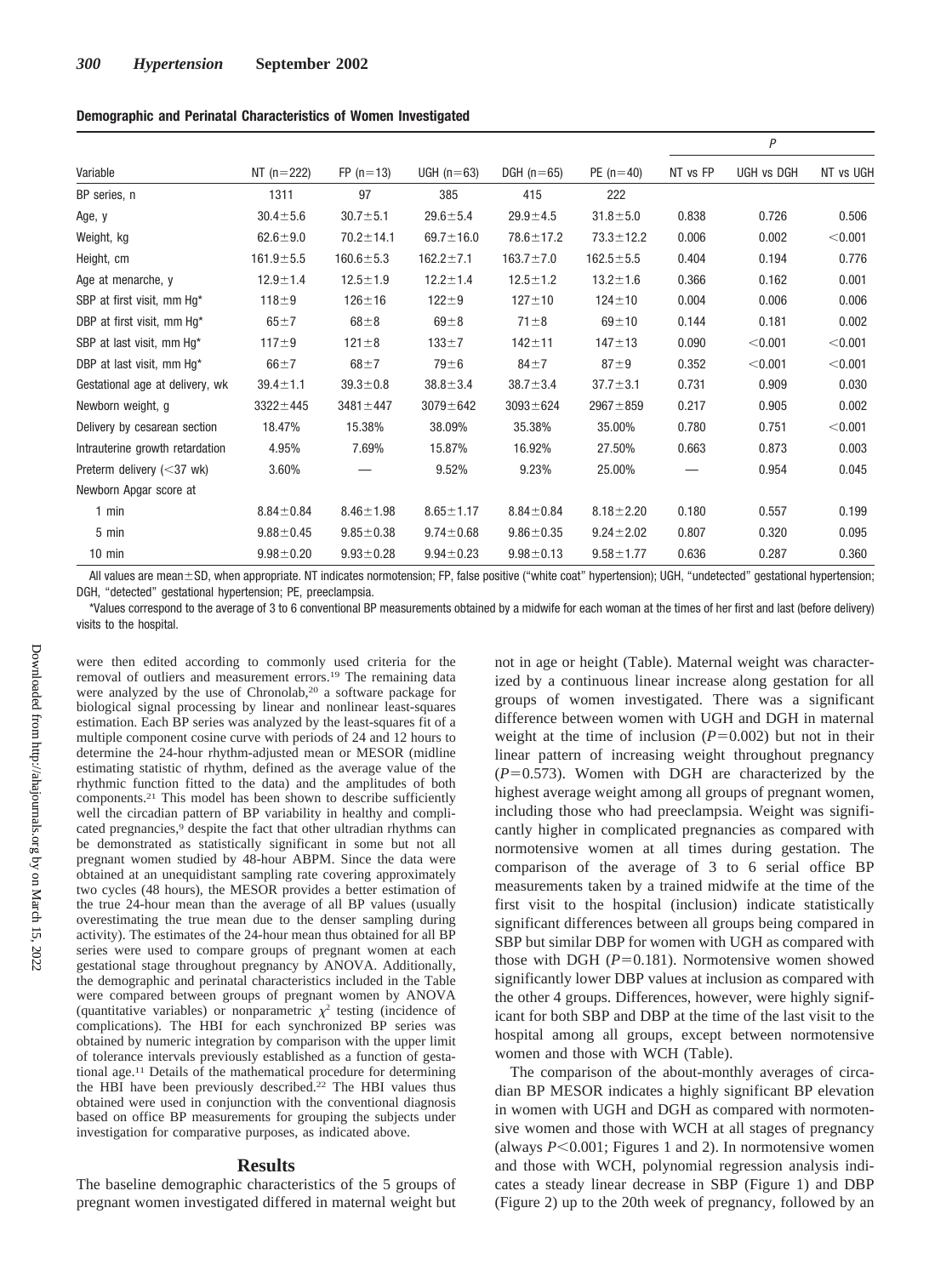

**Figure 1.** Differences in SBP between groups of pregnant women systematically measured by 48-hour ABPM along gestation.

increase in BP up to the day of delivery. This predictable pattern of variation is not found in any of the other 3 groups of pregnant women. For women with UGH, DGH, and preeclampsia, BP is stable until the 22nd week of pregnancy. Between 23 weeks of gestation and delivery, these 3 groups of pregnant women are characterized by a statistically significant increase of BP with gestational age (Figures 1 and 2). Results further indicate that during the first half of pregnancy, SBP is slightly elevated in women who had preeclampsia as compared with those with UGH and DGH  $(P=0.011)$ , but DBP is comparable for these 3 groups of women  $(P=0.292)$ . During the second half of gestation, the linear trend of increasing BP for women who had preeclampsia has a significantly higher slope than the trend for women with UGH or DGH  $(P<0.001$  for SBP and DBP). There is no statistically significant difference in SBP or DBP between UGH and DGH at any stage of pregnancy.

The differences between normotensive and hypertensive women in the 24-hour mean of BP shown in Figures 1 and 2 could not be corroborated by office BP measurements. Figure 3 indicates, for SBP, the lack of differences in average conventional BP values determined on the same day before starting ABPM between the groups of women classified as WCH, UGH, DGH, and preeclampsia at all stages of gesta-



**Figure 2.** Differences in DBP between groups of pregnant women systematically measured by 48-hour ABPM along gestation.



**Figure 3.** Lack of differences in office SBP values obtained at time of ABPM in groups of pregnant women systematically studied along gestation.

tion. Differences among groups were only significant when office BP values obtained for DGH and preeclampsia were compared with those obtained for WCH and UGH after 32 weeks of gestation. Only the women defined as normotensive show average office values significantly lower than the values obtained on the other four groups. A comparison of the distributions of the office BP values obtained for groups of healthy (normotensive and WCH women in the Table) and complicated pregnancies (UGH, DGH, and preeclampsia in the Table) indicates a high degree of overlap (up to 97%) between both groups in all trimesters of pregnancy. The use of these office BP determinations should thus provide a sensitivity in the diagnosis of hypertension in pregnancy below 7% at all stages of gestation. Results for office DBP values (not shown) were similar.

Figure 4 shows the comparison of about-monthly averages of the maximum HBI (maximum of the values obtained for SBP, mean arterial BP, and DBP for each ABPM profile) for the 5 groups of women investigated. Results indicate the lack of differences between normotensive and WCH women, on the one hand, as well as between women here classified as UGH and DGH, on the other hand, at all stages of pregnancy. Women with a final diagnosis of preeclampsia showed HBI values similar to those with gestational hypertension without



**Figure 4.** Differences in HBI between groups of pregnant women systematically measured by 48-hour ABPM along gestation.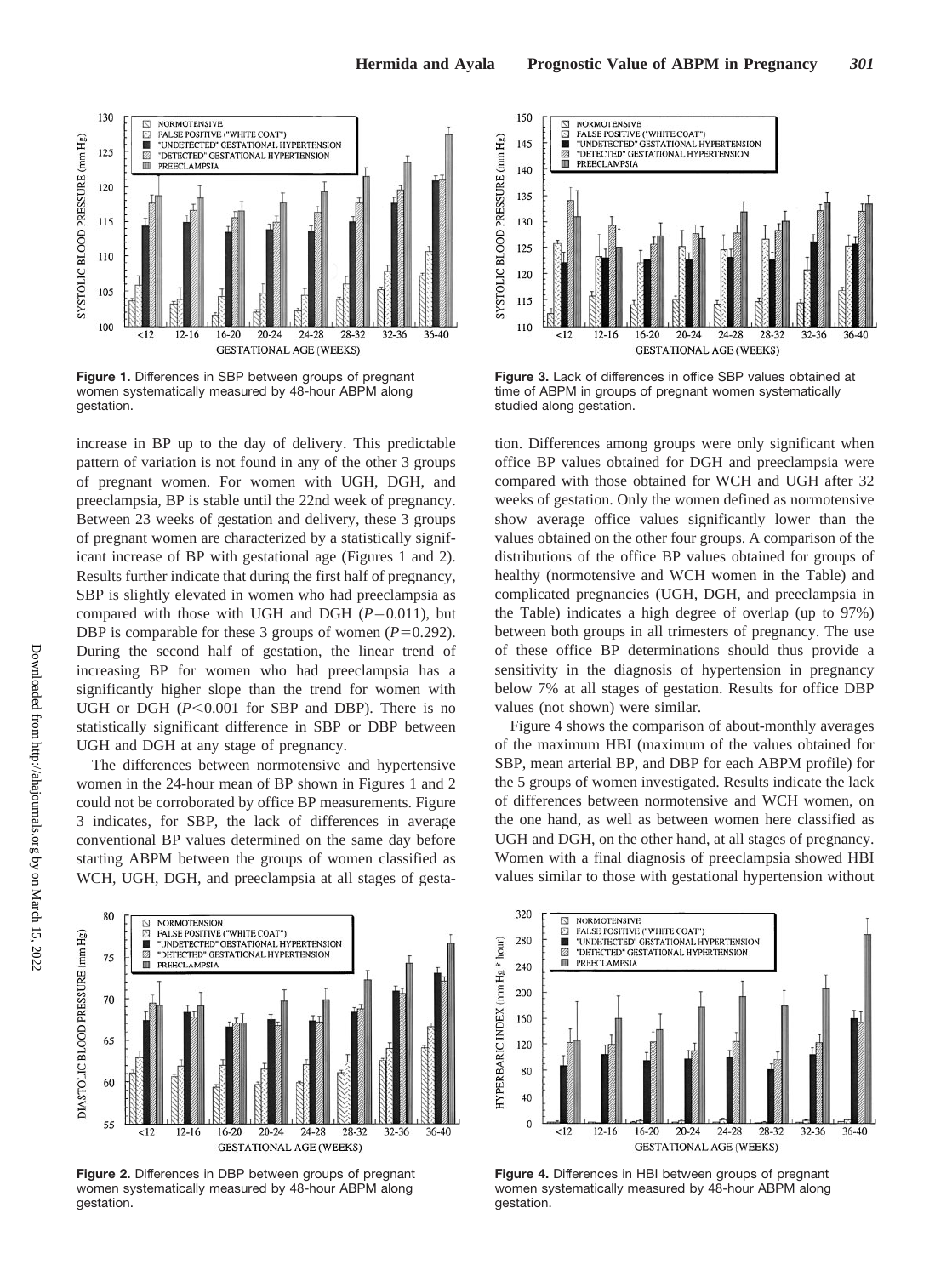proteinuria during the first half or pregnancy, in keeping with previous results indicating the lack of BP differences among these two groups during the first and part of the second trimesters of pregnancy.9 The average HBI was, however, significantly higher for women who had preeclampsia as compared with all other groups after 20 weeks of gestation (*P*-0.001; Figure 4). Only 5 of the 1408 ABPM profiles sampled from normotensive or WCH women had an HBI above the previously defined threshold for the diagnosis of hypertension in pregnancy,<sup>6</sup> whereas all but 3 of the profiles sampled from women with preeclampsia had an HBI always above the threshold. There was no overlap between the distributions of HBI between these two groups of pregnant women after 24 weeks of gestation. Thus, the HBI would provide a 98% sensitivity in the identification of preeclampsia in this study, even during the first trimester of pregnancy. Figure 4 further indicates the lack of differences in HBI between the groups of women defined as UGH and DGH at all stages of pregnancy, as well as the highly significant differences in HBI between these two groups and normotensive or WCH women.

Results from the Table further indicate similar gestational age at delivery between normotensive and WCH women, as well as between women with UGH and DGH. Gestational age at delivery was, however, significantly lower for women with either UGH, DGH, or preeclampsia as compared with the other two groups. Newborns from normotensive women were significantly heavier (almost 250 g on average) than those from women with either UGH or DGH. Normotensive women were also characterized by statistically significant reductions in the incidence of delivery by cesarean section (due to all possible causes), IUGR, and preterm delivery (at -37 weeks of gestation) as compared with women with UGH or DGH. APGAR scores at 1, 5, and 10 minutes after birth were similar among all groups, with an expected tendency to lower values for newborns from women who had preeclampsia. This later group was also characterized by a significant elevation in the incidence of preterm delivery and IUGR compared with the other 4 groups of women. Delivery by cesarean section was, however, similar for women with preeclampsia, UGH, and DGH. This information may not be as relevant as other parameters included in the Table because total of 62% of the reported cases were due to obesity or cesarean section in the previous pregnancy and thus not specifically related to a diagnosis of hypertension in pregnancy. Results from the Table further indicate that there are no statistically significant differences in any of those perinatal characteristics between normotensive women and those with WCH. More important, there is no statistically significant difference either between UGH and DGH in any studied parameter.

# **Discussion**

Groups of normotensive women and those with UGH, as defined here, do not differ in classification according to the definitions of gestational hypertension adopted by the USA National High Blood Pressure Education Working Group,2 by the International Society for the Study of Hypertension in Pregnancy,<sup>1</sup> or by the Australasian Society for the Study of Hypertension in Pregnancy.23 According to these standards, gestational hypertension should be applied only to women in the groups defined here as DGH and WCH. In keeping with these definitions of gestational hypertension, women in these two groups were in fact diagnosed with gestational hypertension by the obstetricians participating in this blind study.

By the use of the HBI derived from ABPM, women were also classified as normotensive or hypertensive. Apart from the group with preeclampsia, with an added corroboration of proteinuria in urine collected for 24 hours, the tolerancehyperbaric test identified as hypertensive those women defined here as UGH and DGH. Results from this prospective trial on women systematically measured by 48-hour ABPM throughout pregnancy indicate highly statistically significant differences in SBP and DBP between pregnant women considered as normotensive and those who showed an HBI consistently above the previously defined threshold for diagnosis of gestational hypertension<sup>6</sup> after 20 weeks of gestation, independent of their office BP measurements recorded at the hospital. Results from the Table and Figure 3 further indicate that women with UGH have average office BP measurements somehow intermediate between normotensive women and those with DGH, especially at the time of the last visit to the hospital, usually within 1 week before delivery. These differences in office BP values between women with UGH and DGH are no longer significant on the basis of ABPM (Figures 1 and 2).

The comparison of perinatal outcome measures indicate that women defined as normotensive (including those with WCH) are characterized by highly significant reductions of 60% in the incidence of preterm delivery, 70% in the incidence of IUGR, and 50% in the incidence of delivery by cesarean section, as compared with the similar incidence in all those parameters for women with UGH and DGH. Moreover, normotensive women gave birth to children with a significantly higher  $(P=0.002)$  average weight of almost 250 g, compared with the newborn weight of children from women with either DGH or UGH. For these later groups, the average newborn weight showed an insignificant difference of 14 g  $(P=0.905)$ . In summary, groups of women with DGH and UGH are similar in all studied parameters (except maternal weight at the time of inclusion and office BP at the time of delivery), including ABPM throughout gestation. They differ significantly from normotensive women in ambulatory BP values at all stages of pregnancy (Figures 1 and 2) as well as in relevant perinatal measures (Table). Similarity between DGH and UGH also applies to the fact that all women in both groups showed an HBI consistently above the threshold for diagnosis of hypertension in pregnancy for all ABPM sessions carried out after 20 weeks of gestation. These results corroborate the reproducibility of the tolerancehyperbaric test.12

There is actually little agreement concerning the classification of hypertension in pregnancy,<sup>24</sup> mostly because different definitions are applied to the diagnosis of preeclampsia. Although preeclampsia has generally received more attention than just hypertension in the absence of any other symptom or complication in pregnancy, the long-term follow-up of women with complicated pregnancies has indicated that